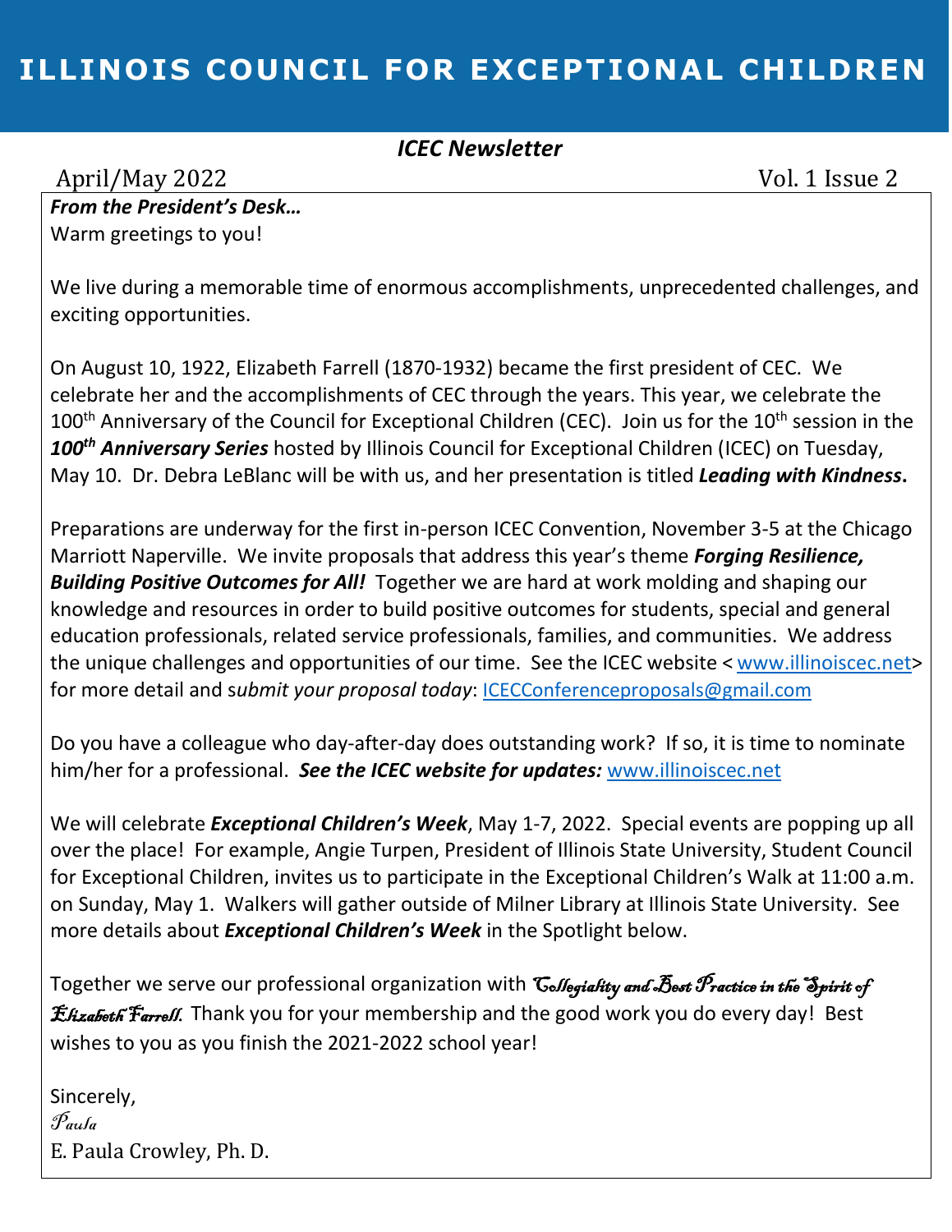## **CEC 100th Anniversary Series**

# *In This Issue*

## **Save the Date Fall Convention 2022, November 3-5, 2022**

**Spotlight**



## **Next Session of the CEC 100th Anniversary Series**

**Dr. Debra LeBlanc, Tuesday, May 10, 2022, 7:00-8:00 (CDT)**

## *Leading with Kindness*

### *Session Description*

Debra LeBlanc, Ed.D. earned her masters and doctorate degrees at Northern Illinois University. The primary focus of her studies was on curriculum and leadership practices. She devoted her career to those with special needs first as a teacher and then an administrator.

Dr. LeBlanc has been a special education coordinator, a principal in an elementary and middle school district for 25 years. Currently, she serves as the director of student services in a suburban Chicago school district. She was Chair of the teacher leadership and principal preparation programs at Aurora University.

She has received awards for her leadership from DuPage County Schools and Illinois Principals Association. She was Elementary Principal of the Year, Illinois State Board of Education's "Those Who Excel" Award of Excellence, and the Herman Graves Award, the highest award given to an Illinois principal. She is equally as passionate about developing teacher leaders. *We warmly welcome Dr. LeBlanc!*



Please see the ICEC website [www.illinoiscec.net](http://www.illinoiscec.net/) for information on the remaining sessions in this series. You are invited to join us for the next session in this series. See the details below. Thank you to Ms. Haley Caulfield, senior at Eastern Illinois University for the beautiful poster. Professional Development hours will be available: We thank *Mr. Cody Pullium, Chair of Professional Development who does the work it takes to make professional development credit available for each of these sessions. Contact Mr. Pullium at: [Pullium93@icloud.com](mailto:Pullium93@icloud.com)*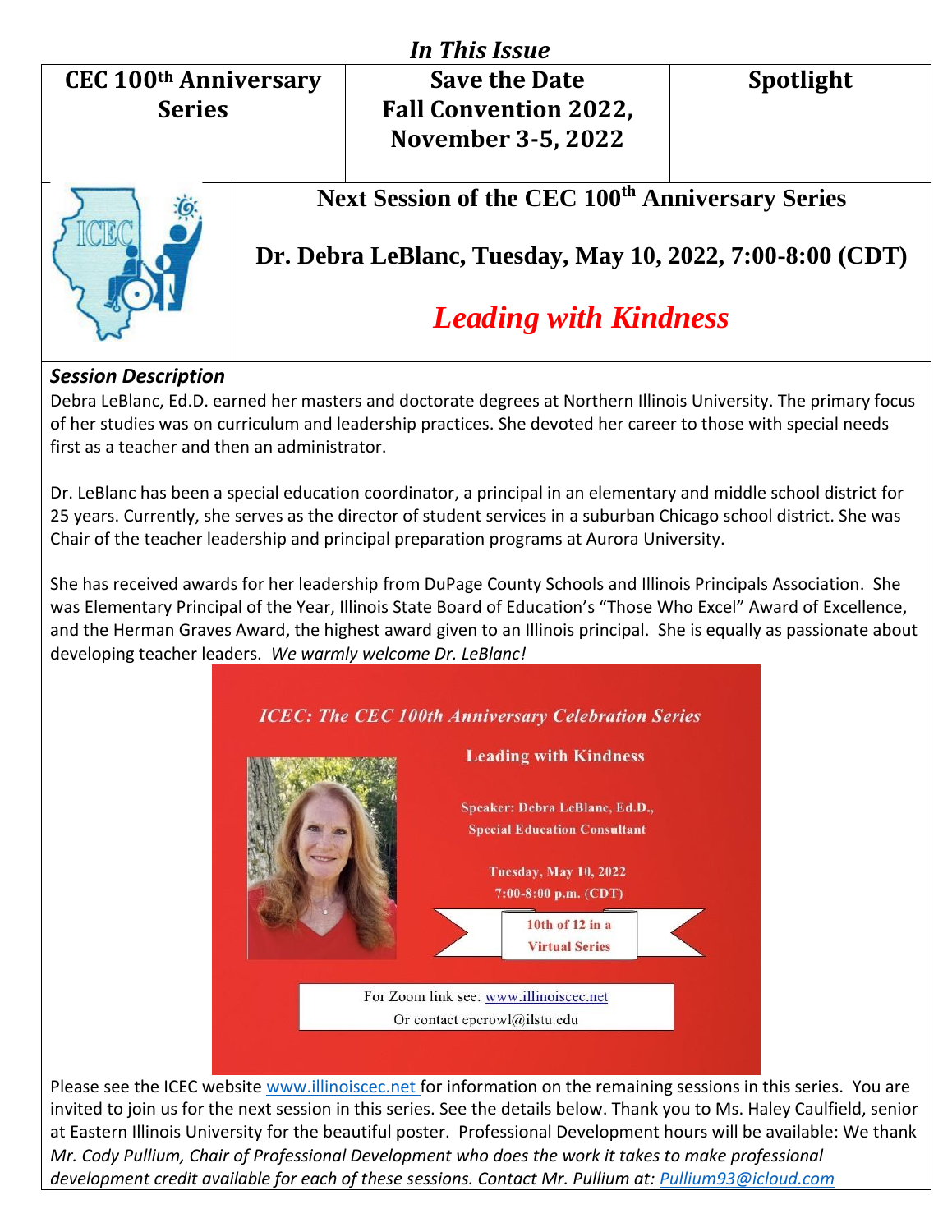**Dr. Cheryl Watkins** and **Dr. Ozalle Toms** will present keynote addresses at the *Annual ICEC Fall Convention 2022.* Dr. Watkins will focus on Diversity, Equity, and Inclusion and Dr. Toms will focus on Resilience. See the preregistration form below and m*ake plans to attend today.*

We need your help: Please see our Call for Presentation Proposals below and hurry, send your proposal today. The members of the Convention Committee are working hard to provide professional development, an array of resources, networking experiences, and more that will enrich, empower, and reenergize all participants. *Please send your proposal today!*



**CALL FOR PRESENTATION PROPOSALS 73rd Annual ICEC Fall Convention Thursday, Friday, Saturday NOVEMBER 3, 4, & 5, 2022 Chicago Marriott Hotel Lisle / Naperville, Illinois** Theme: *Forging Resilience, Building Positive Outcomes For ALL!*

The Illinois Council for Exceptional Children (ICEC) will hold the Fall Convention 2022 in-person at the Chicago Marriott Naperville

Hotel in full compliance with health and safety recommendations. Special educators, related service providers, teacher educators, preservice special educators, administrators, policy makers, parents, and special education advocates are all encouraged to attend this Convention. We invite presentations and posters that address our theme *Forging Resilience, Building Positive Outcomes For ALL!* Presentations may address academic and behavior development, co-teaching, collaboration, fostering collaborative work, protecting and enhancing special educators' and students' health, safety, and motivation. Other topics may include enhancing professionals' and students' self-advocacy, competence, confidence, and capacity. For ongoing updates see the ICEC website: [www.illinoiscec.net](http://www.illinoiscec.net/)

**The deadline for program submissions is Thursday, June 2, 2022.** Email proposals to: [ICECConferenceproposals@gmail.com](mailto:ICECConferenceproposals@gmail.com)

Please note: Presenters are expected to provide the equipment they need including projectors for PowerPoint presentations and videos. All presenters are responsible for their ICEC Convention registration, travel, and hotel expenses.

| $***$ |  |
|-------|--|
|       |  |

| Other presenters:    |                                                                                        |
|----------------------|----------------------------------------------------------------------------------------|
|                      |                                                                                        |
|                      |                                                                                        |
| Presentation: Yes No | Poster session: Yes No                                                                 |
|                      | Provide a brief description of the proposed presentation or poster session (50 words): |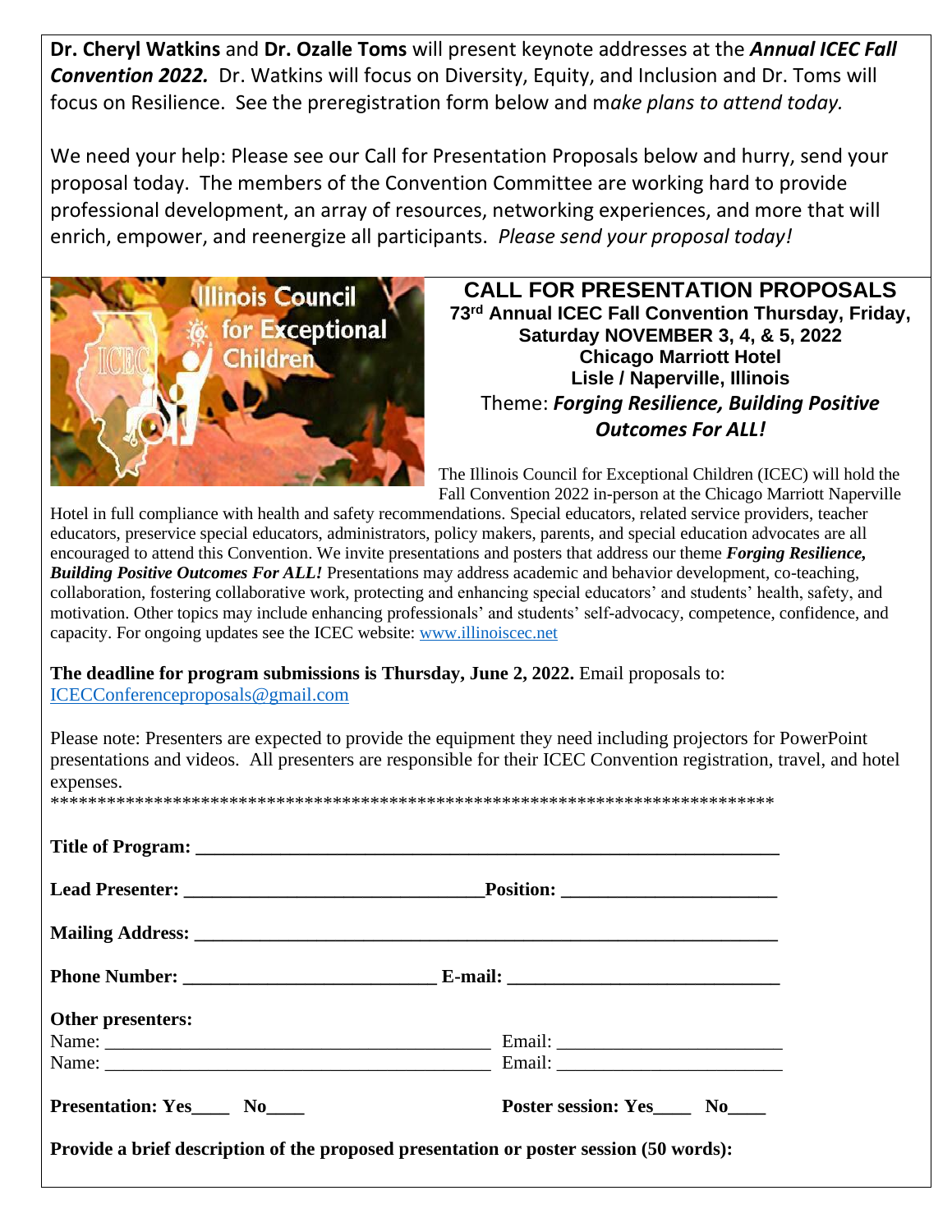### **ICEC FALL CONVENTION 2022 PREREGISTRATION FORM**

#### **ATTENTION**: **YOUR PREREGISRTATION AND PAYMENT MUST BE RECEIVED BY FRIDAY, OCTOBER 14, 2022**

#### **PREREGISTRATION CREDIT CARD PROCEDURE**:

- 1. **Credit Card Payment Accepted ONLINE** a[t https://www.illinoiscec.net/](https://www.illinoiscec.net/) for **PREREGISTRATION.**
- 2. We **DO NOT ACCEPT** Purchase Orders, or FAX registration for preregistration or on-site registration.
- 3. We will accept credit cards for **ON-SITE REGISTRATION** using a PayPal card reader.
- 4. For specific questions use the Contact Us feature of the ICEC website: [www.illinoiscec.net/contact-us/](http://www.illinoiscec.net/contact-us/)

#### PARTICIPANT INFORMATION: (Please Print) NAME (Last, First) ADDRESS (Including City and Zip Code) \_\_\_\_\_\_\_\_\_\_\_\_\_\_\_\_\_\_\_\_\_\_\_\_\_\_\_\_\_\_\_\_\_\_\_\_\_\_\_\_\_\_\_\_\_\_\_\_\_\_\_ EMAIL (FOR CONFIRMATION) CHECK ONE: ( ) ICEC Member – CEC Membership # \_\_\_\_\_\_\_\_\_\_\_\_\_\_\_\_\_\_\_\_\_\_\_\_\_\_\_\_\_\_\_\_\_\_ ( ) Non-Member ( ) ISCEC Student Member – Membership #

( ) Student Nonmember

IEIN Number (For PD Hours)

Special Requests Please list any accessibility, interpreter or food allergy needs you have so our preparations may be adequate

Send completed form per person with payment to above address. Please do NOT staple check to form. REFUND POLICY: Written refund requests must be received on or before Friday, October 14, 2022 at the address listed above.

| Preregistration                              | <b>On-Site Registration</b>                  | <b>Amount Paid</b> |
|----------------------------------------------|----------------------------------------------|--------------------|
| \$75.00                                      | \$150.00                                     |                    |
| \$100.00                                     | \$200.00                                     |                    |
| \$35.00                                      | \$35.00                                      |                    |
| \$50.00                                      | \$50.00                                      |                    |
| Donation at Door/<br>\$35.00 if eating lunch | Donation at Door/<br>\$35.00 if eating lunch |                    |
|                                              |                                              |                    |

#### **FRIDAY REGISTRATION (\*\*Please Check Lunch Choice\*\*)**

| Chicken<br>Veggie |                                              |                                              |                    |
|-------------------|----------------------------------------------|----------------------------------------------|--------------------|
|                   | Preregistration                              | <b>On-Site Registration</b>                  | <b>Amount Paid</b> |
|                   | \$75.00                                      | \$150.00                                     |                    |
|                   | \$100.00                                     | \$200.00                                     |                    |
|                   | \$35.00                                      | \$35.00                                      |                    |
|                   | \$50.00                                      | \$50.00                                      |                    |
|                   | Donation at Door/<br>\$35.00 if eating lunch | Donation at Door/<br>\$35.00 if eating lunch |                    |
|                   |                                              |                                              |                    |

#### **SATURDAY REGISTRATION (\*\*Please Check Ray Graham Luncheon Entrée Choice\*\*)**

| Chicken<br>Veggie           |                                              |                                              |                    |
|-----------------------------|----------------------------------------------|----------------------------------------------|--------------------|
| <b>ICEC Member</b>          | Preregistration                              | <b>On-Site Registration</b>                  | <b>Amount Paid</b> |
|                             | \$75.00                                      | \$150.00                                     |                    |
| Nonmember                   | \$100.00                                     | \$200.00                                     |                    |
| <b>ISCEC Student Member</b> | \$35.00                                      | \$35.00                                      |                    |
| Nonmember                   | \$50.00                                      | \$50.00                                      |                    |
| Retired                     | Donation at Door/<br>\$35.00 if eating lunch | Donation at Door/<br>\$35.00 if eating lunch |                    |

**\*\* Dollars for Scholars Donation (Benefits ICEC Student Scholarships) \*\* \_\_\_\_\_\_\_ Total Amount \_\_\_\_\_\_\_\_\_\_\_\_\_\_\_\_\_\_\_\_\_\_\_\_**